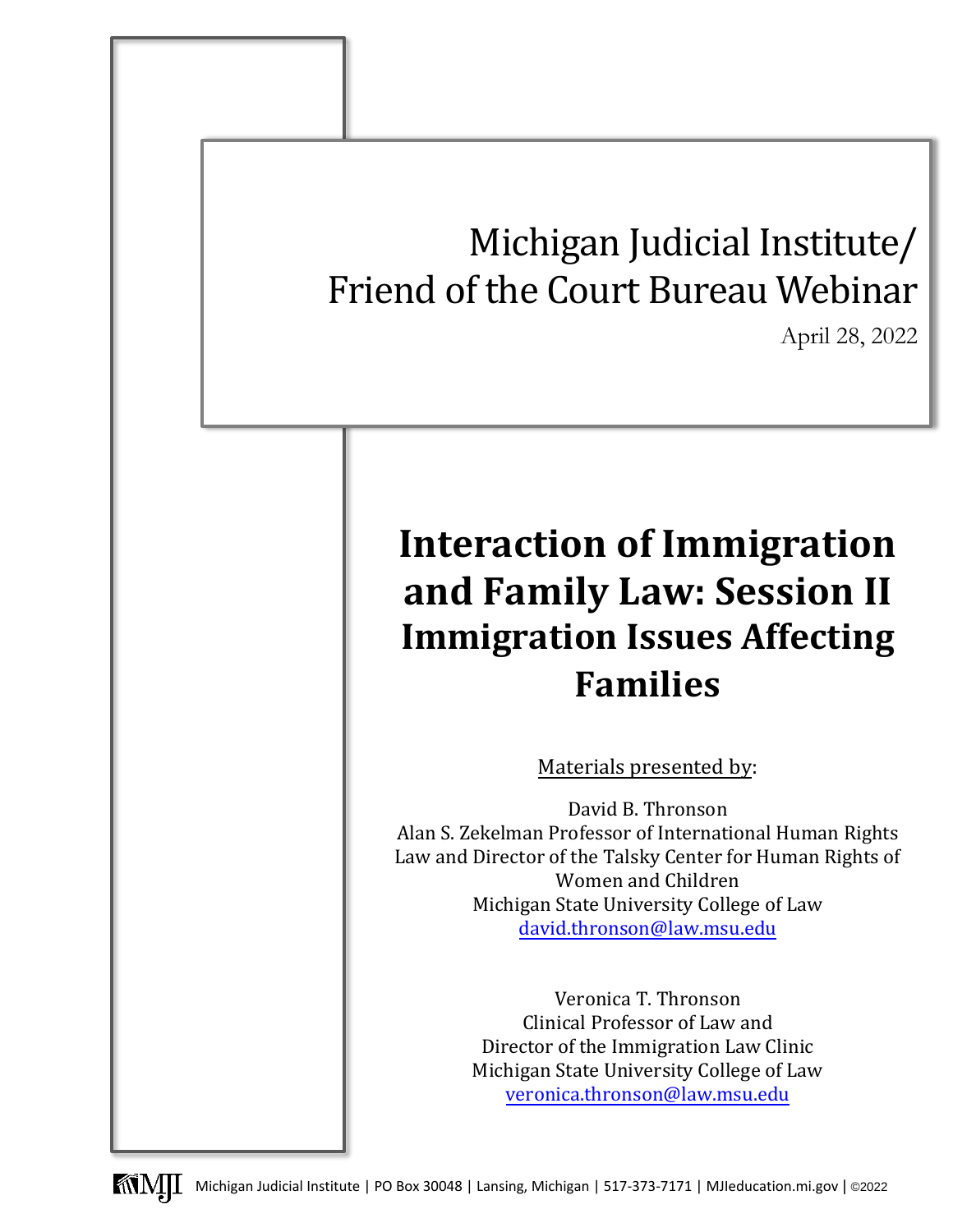

# **Immigrants in Michigan**

- □ In 2019, 700,925 immigrants (foreign born individuals) comprised 7 percent of Michigan's population.
- Of these, 52% are from Asia, 24% from the Americas, 18% from Europe, and 5% from Africa.
- $\Box$  Keep in mind that many among the foreign born have become U.S. citizens.

2

3

Migration Policy Institute Data Hub

https://www.migrationpolicy.org/data/state-profiles/state/demographics/MI

# **Immigrants in Michigan**

- □ In 2018, 686,382 people in Michigan (7 percent of the state's population) were native-born U.S. citizens who had at least one immigrant parent.
- Nationwide, more than one in four children born in the United States has at least one immigrant parent.

https://www.americanimmigrationcouncil.org/sites/default/files/research/immigrants\_in\_michigan.pdf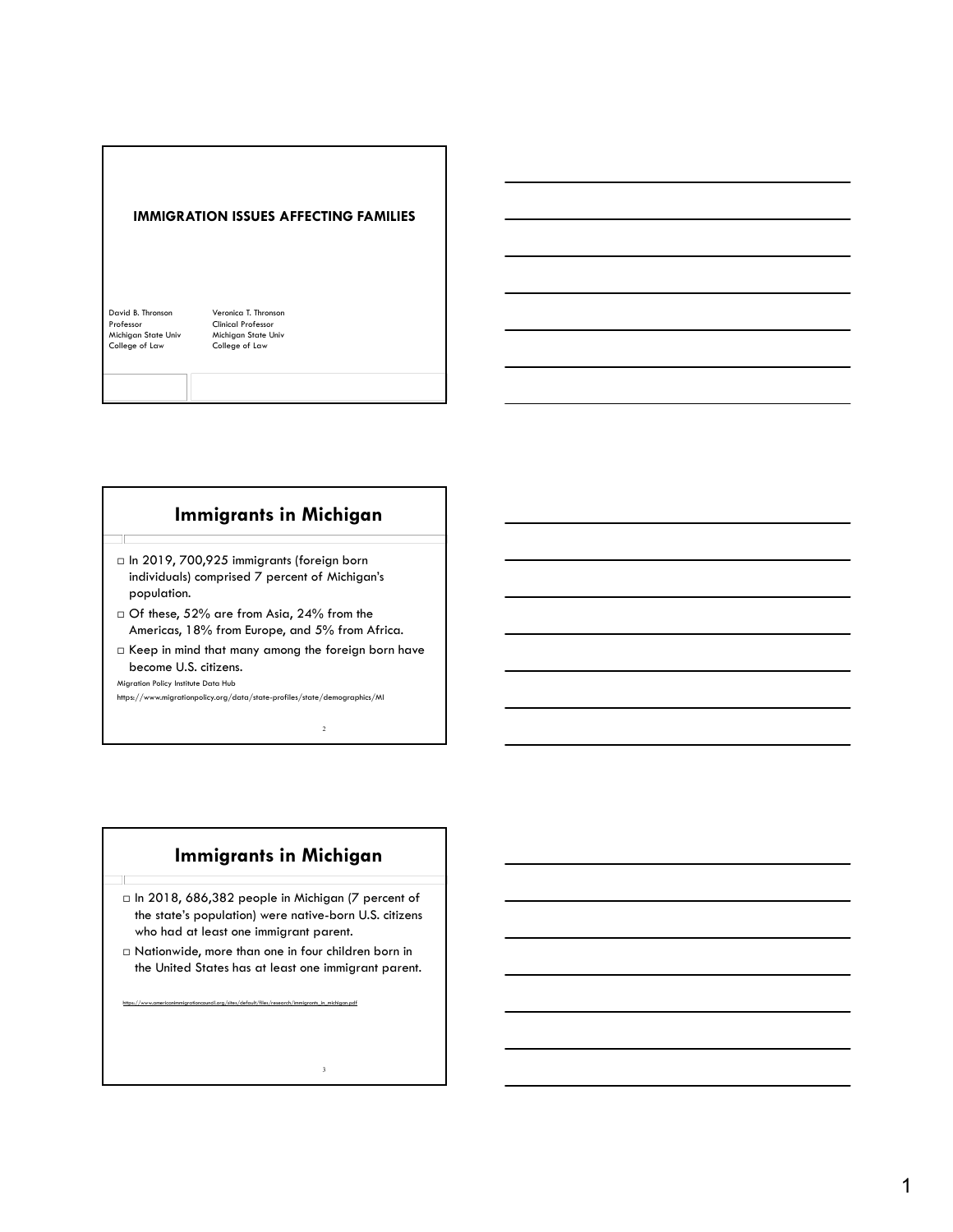## **Immigration Issues in Family Court**

With so many families in which immigration status is an important issue or factor in home life, it is not surprising to see immigration issues in family courts

# **Family Law as Immigration Law**

Family laws create and enforce relationships that have great relevance in immigration law Family laws often are determinative of immigration and nationality rights Importantly, this interaction can happen **without regard to intention**

# **Immigration Law As Family Law**

- Immigration law can have tremendous impact on family integrity as it intrudes into, and sometimes conflicts with, family or family court decisions
- $\Box$  In determining which family members can live together, immigration law functions as a form of family law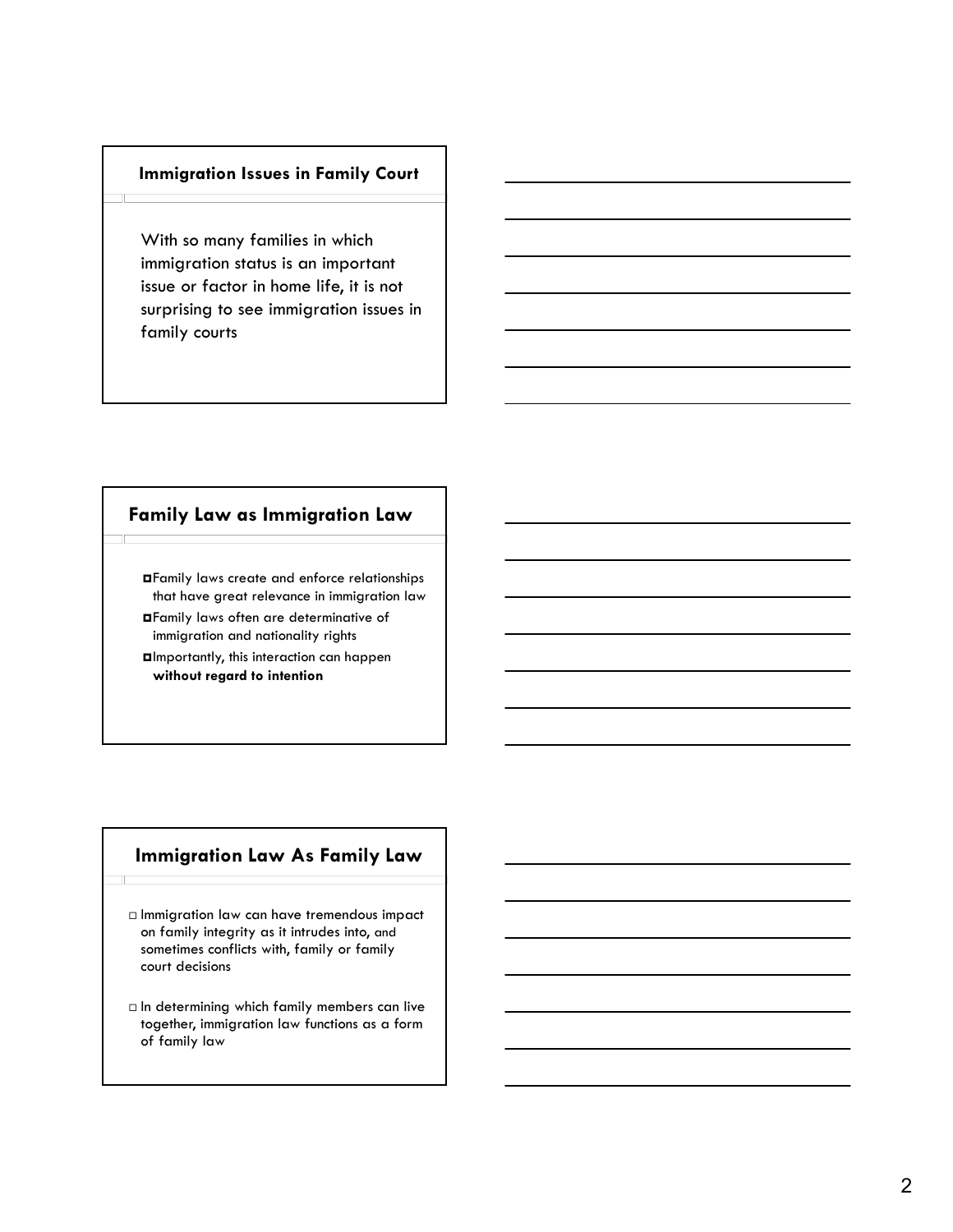# **Conflicting Values**

- Immigration law and family law have fundamentally different conceptions of "child" and "family"
- Immigration law and family law attach vastly different importance to the best interests of the child

# **Conflicting Values**

- $\Box$  Though immigration and family laws serve different functions and values, they inevitably interact
- Understanding the interaction of immigration and family law can help ensure that agencies and courts working with immigrant families preserve and honor important family law values

## **Knowledge of immigration issues is important in family matters**

- Understanding and resolution of immigration status issues early can have important consequences in planning for custody, family reunification or independent living
- Understanding of family dynamics may turn on knowing about family immigration issues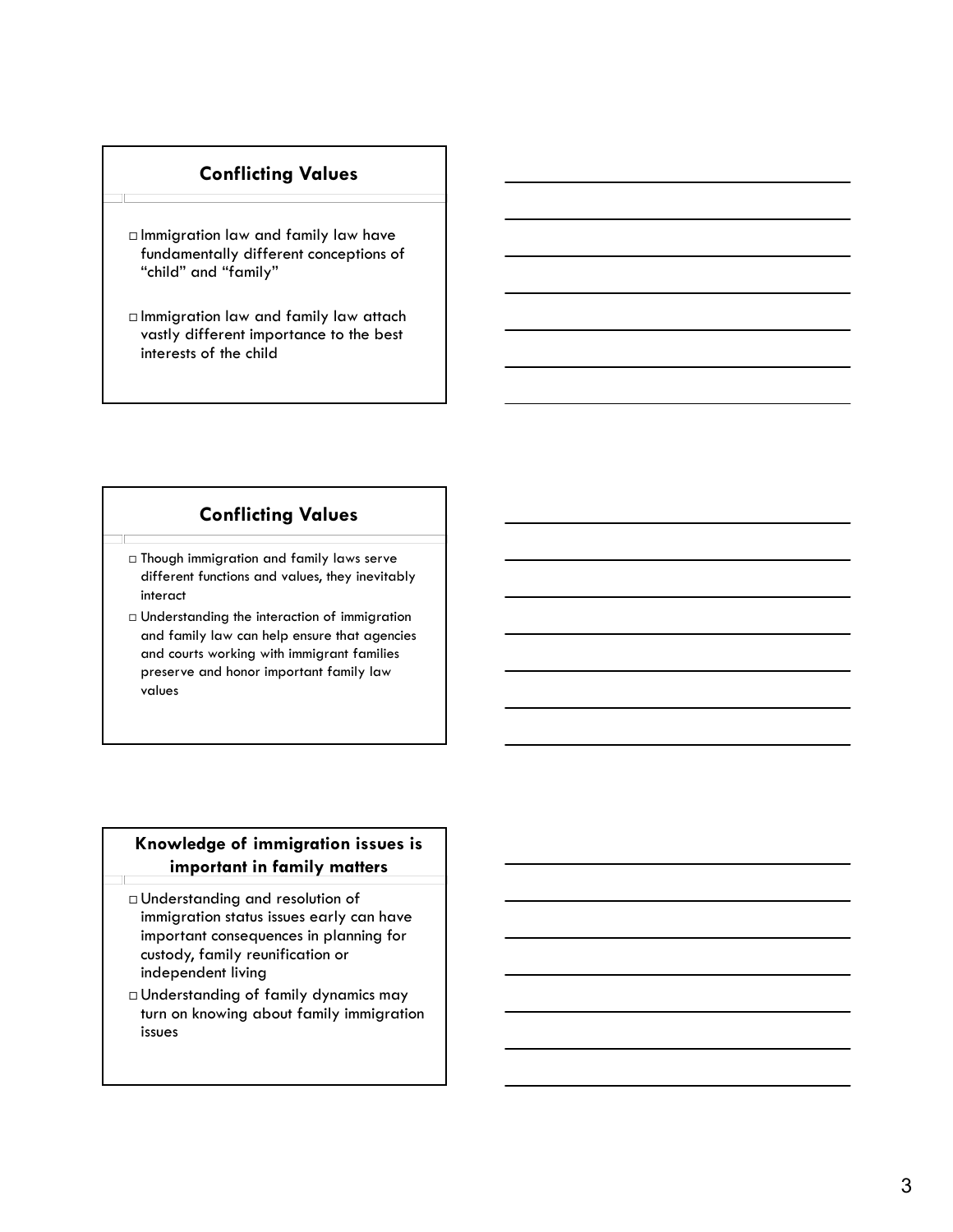# **State Judicial Role**

- Family court involvement may provide a basis for obtaining immigration status that should not be missed
- Immigration laws are complex and special protections exist for immigrant crime victims that often include a specific role for state court judges.

## **Immigration Status and Race**

- As anti-immigrant bias has grown, courts see greater numbers of cases in which parties seek to raise immigration status of another party, child or parent to gain advantage in state family court proceedings.
- Parties often seek to conflate immigration status, inappropriately, with race and with appeals to bias.

## **Sunshine as Protection Against Misinformation and Bias**

- Litigants often seek to raise immigration issues despite lack of relevancy
- Veiled and not so veiled appeals to bias are common
- Many immigrants are wrongly convinced they have no rights and are scared to appear and assert rights in court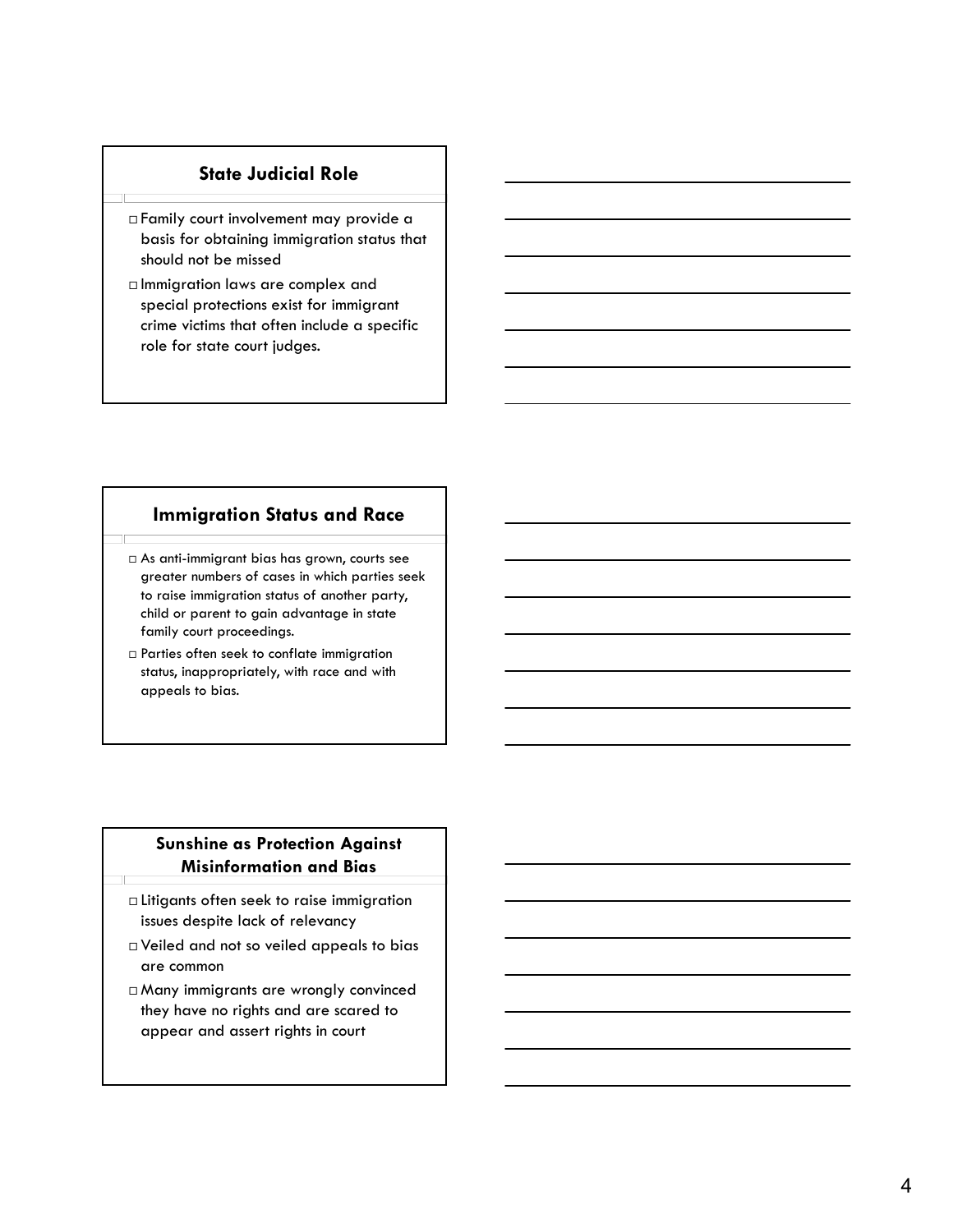# **Obtaining work authorization**

- Not easy. You can't just apply for employment authorization.
- Employment authorization is tied to status or pending applications.
- Many people are in the United States with lawful status but still are not be eligible to obtain work authorization, e.g., tourists, some students.



## **Obtaining work authorization**

- Even for people who are eligible to apply for employment authorization, USCIS is taking over one year to issue approvals.
- Generally good for one year, although in some cases, 24 months.
- $\Box$  \$410 non-refundable filing fee, each time a card is requested.
- Don't call ICE to ask questions not ICE's role to assist immigrants in achieving status or work authorization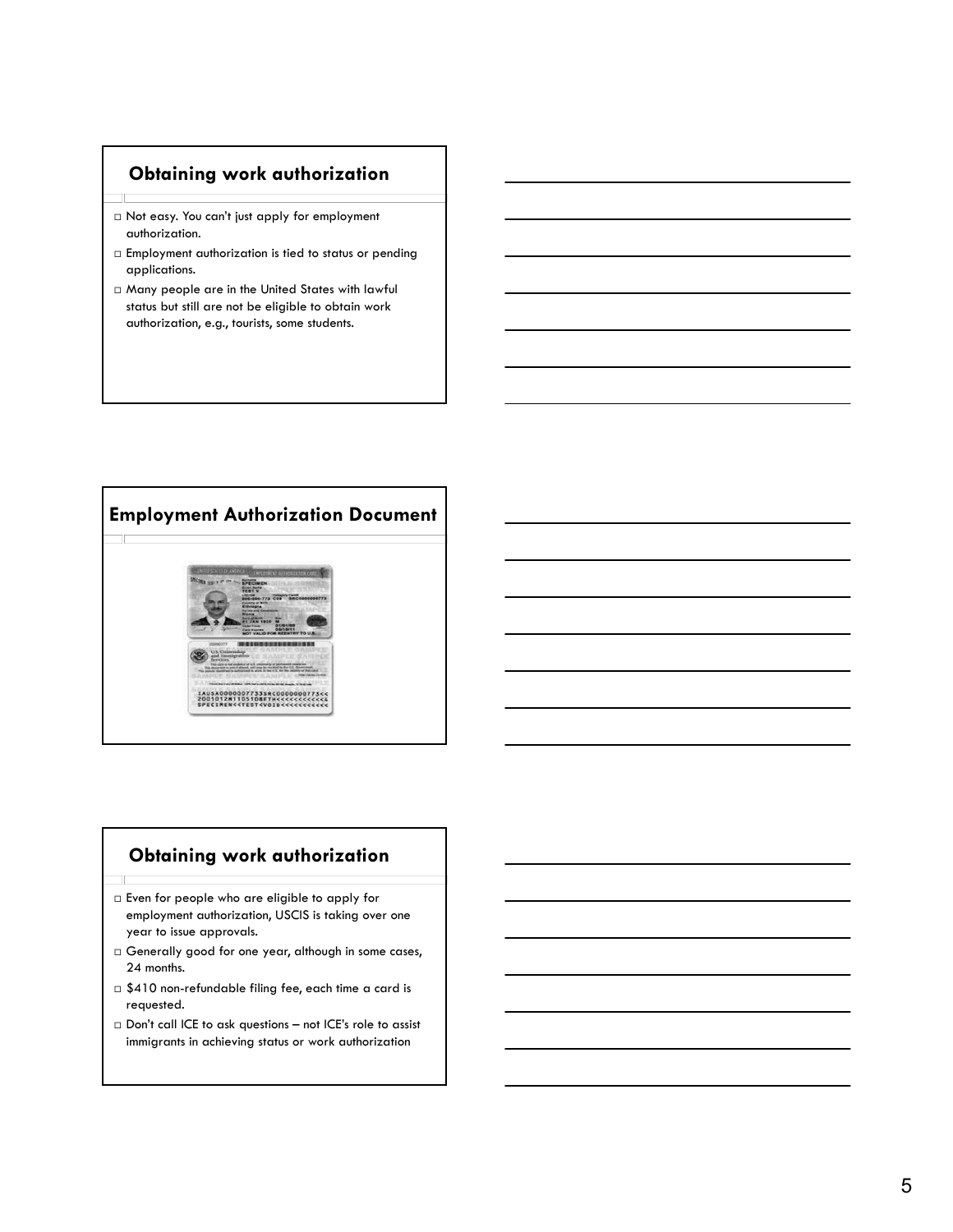# **Exceptions to Filing Fee**

- □ (a)(3) Refugee;
- □ (a)(4) Paroled as Refugee;
- $\Box$  (a)(5) Asylee;
- $\Box$  (a)(7) N-8 or N-9 nonimmigrant;
- (a)(8) Citizen of Micronesia, Marshall Islands, or Palau;
- □ (a)(10) Granted Withholding of Deportation;
- $\Box$  (a)(16) Victim of Severe Form of Trafficking (T-1 Nonimmigrant);
- $\Box$  (a)(12) or (c)(19) TPS if an initial application and under 14 years of age or over 65 years of age.

## **Exceptions to Filing Fee**

- □ (a)(19) Victim of Qualifying Criminal Activity (U-1 Nonimmigrant);
- $\Box$  (c)(1), (c)(4), or (c)(7) Dependent of certain foreign government, international organization, or NATO personnel;
- $\Box$  (c)(8) Applicant for Asylum and Withholding of Deportation and Removal;
- (c)(9) or (c)(16) Any current Adjustment of Status or Registry applicant who filed Form I-485 on or after July 30, 2007, filing fee.
- (c)(31) VAWA Self-Petitioner.

## **Who can work in the United States**

- $\Box$  The categories of workers permitted to work in the U.S. include:
	- United States citizens
	- Non-citizen nationals of the United States
	- Lawful permanent residents
	- Asylees
	- Asylum seekers 365 days after their asylum application is filed
	- Refugees
	- People with pending lawful permanent residence applications, i.e. application to "adjust status"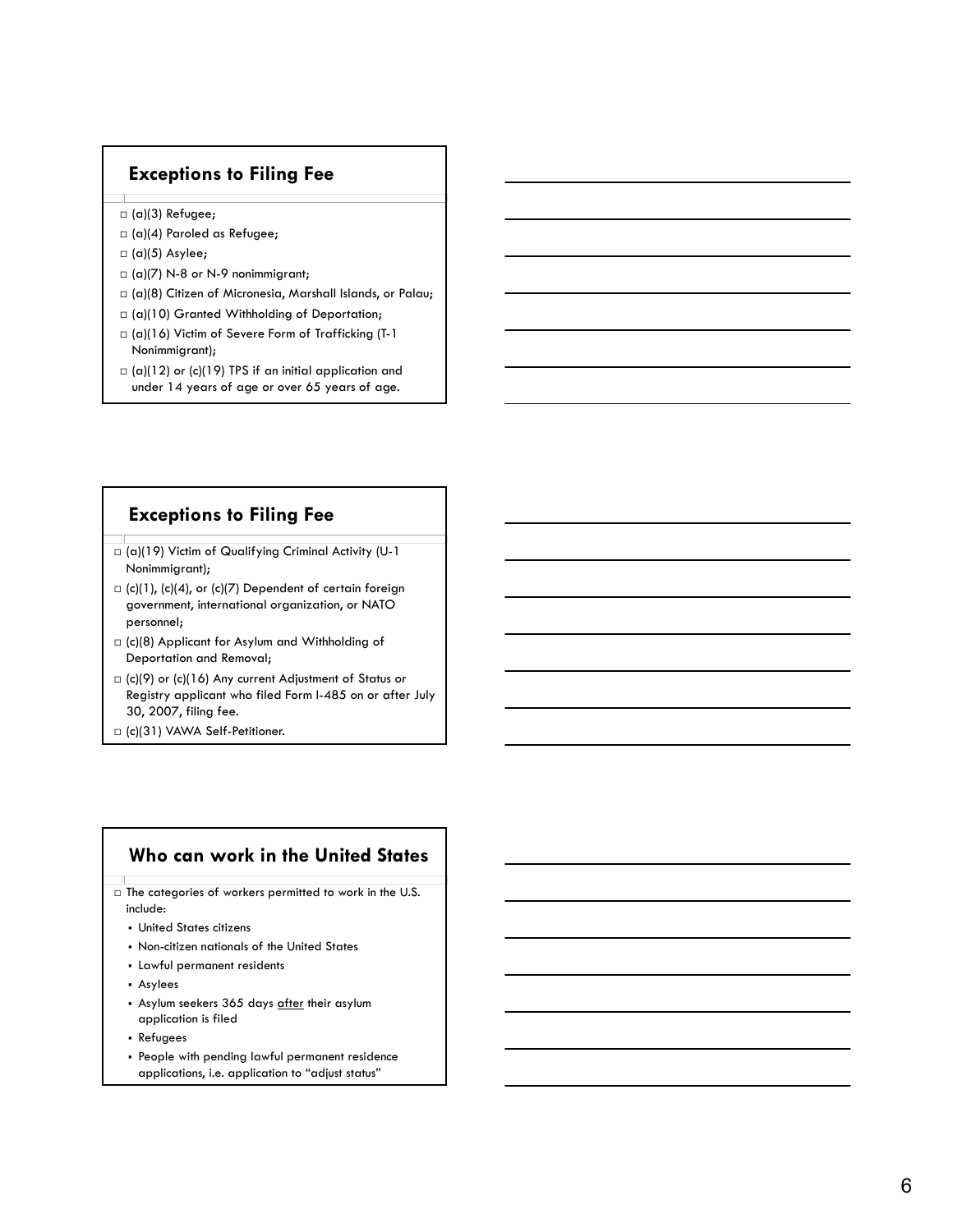## **Who can work in the United States**

- Nationals of certain countries given Temporary Protected Status (TPS) due to conditions in their home countries
- People granted deferred action (DACA)
- Fiancés and spouses of U.S. citizens
- Dependents of foreign government officials
- J-2 spouses or minor children of exchange visitors
- Non-citizen, non-residents, duly authorized to work

# **Who can work in the United States**

Non-citizen, non-resident workers include:

- **Temporary (Non-Immigrant) Workers**
- **Permanent (Immigrant) Workers**
- **Students -** must obtain permission from an authorized official at their school or Designed School Official (DSO).
- **Exchange Visitors –** must obtain permission from the Responsible Officer (RO). They may be eligible to work temporarily in the U.S. via the exchange visitor visa program.

## **Who can work in the United States**

- Domestic violence victims with pending VAWA self-petitions – after granted prima facie determination
- U visa applicants once granted deferred action
- Special Immigrant Juvenile applicants once application is approved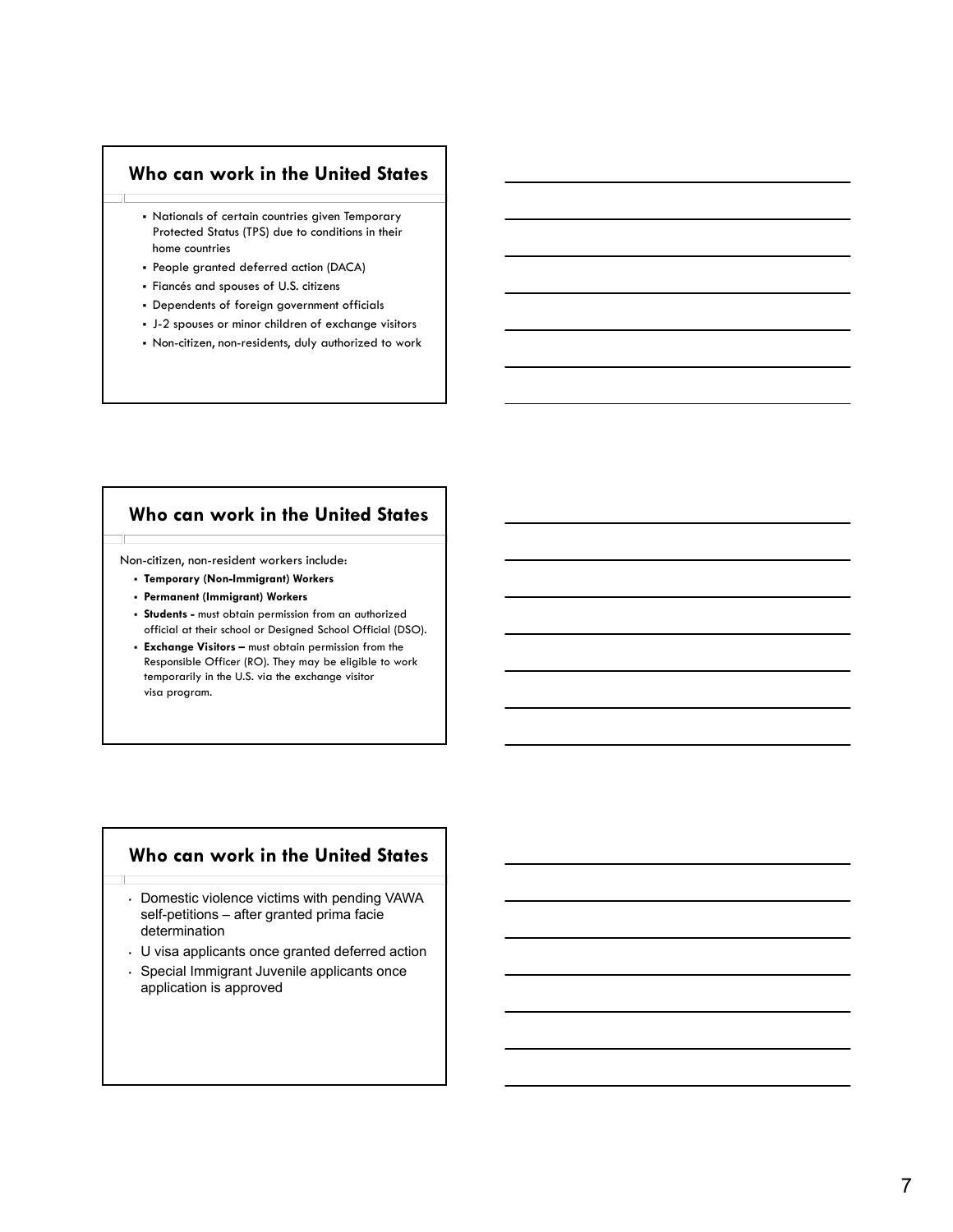# **Applying for Employment Authorization**

 USCIS Form I-765 Employment Authorization Document

□31 pages of detailed instructions https://www.uscis.gov/sites/default/files/d ocument/forms/i-765instr.pdf



# **Obtaining Social Security Number**

Acceptable immigration documents include your:

• Unexpired foreign passport with a current admission stamp showing a class of admission permitting work;

• Form I-551, Permanent Resident Card;

- Form I-94, Arrival/Departure Record showing DHS work authorization; or
- Form I-766, Employment Authorization Document, (EAD, work permit from DHS)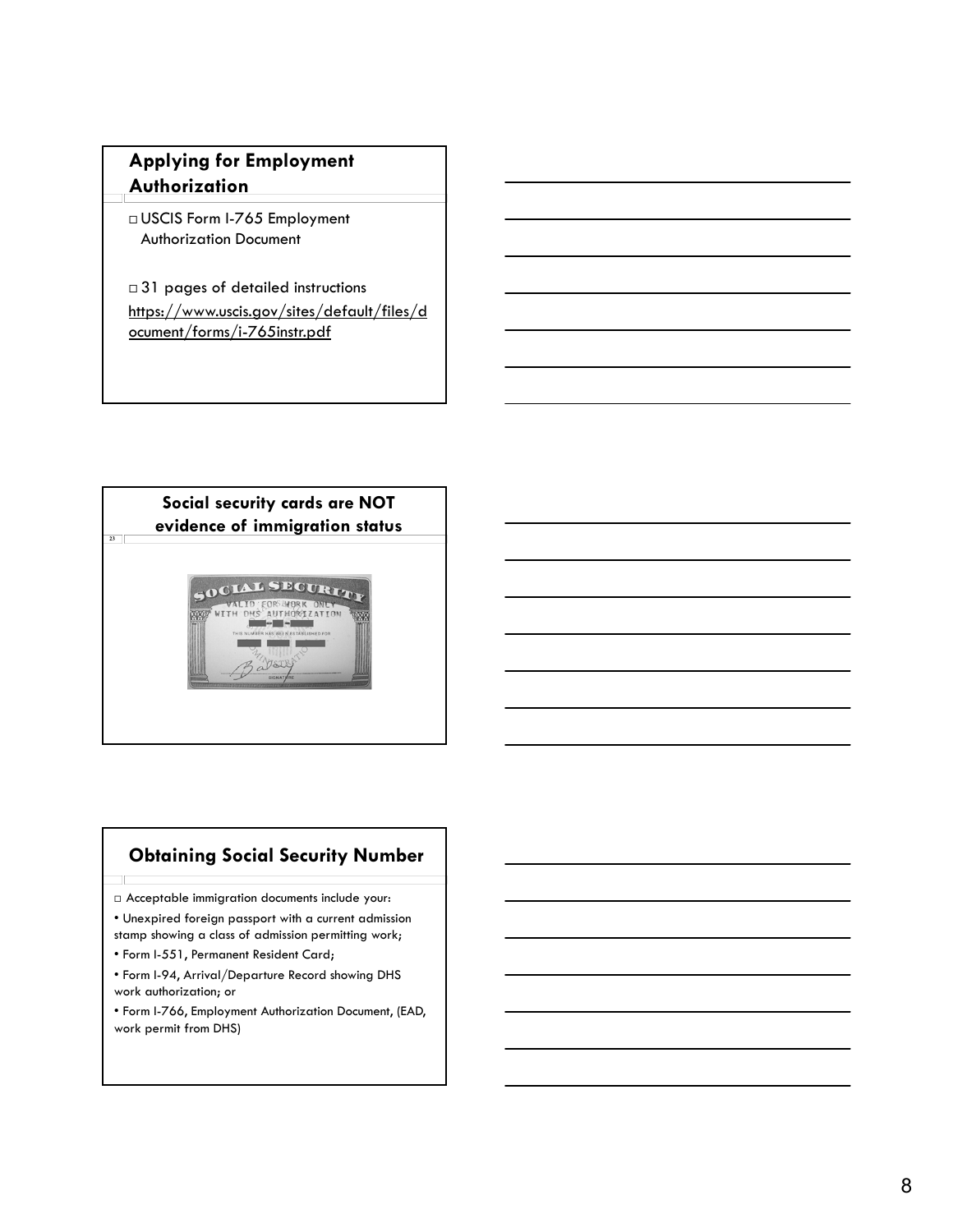## Exchange Visitors & Int'l Students

- □ A J-1 visitor must show a DS-2019, Certificate of Eligibility for Exchange Visitor Status. Also, J-1 students, student interns, and international visitors must show a sponsor letter to prove employment.
- □ International students: An F-1 or M-1 student must show a Form I-20, Certificate of Eligibility for Nonimmigrant Student Status.

## Individual Taxpayer ID Number

An ITIN is a tax processing number issued by the Internal Revenue Service. The IRS issues ITINs to individuals who are required to have a U.S. taxpayer identification number but who do not have, and are not eligible to obtain, a Social Security number.

#### An ITIN **does not:**

- Authorize work in the U.S.
- Provide eligibility for Social Security benefits
- Qualify a dependent for Earned Income Tax Credit Purposes

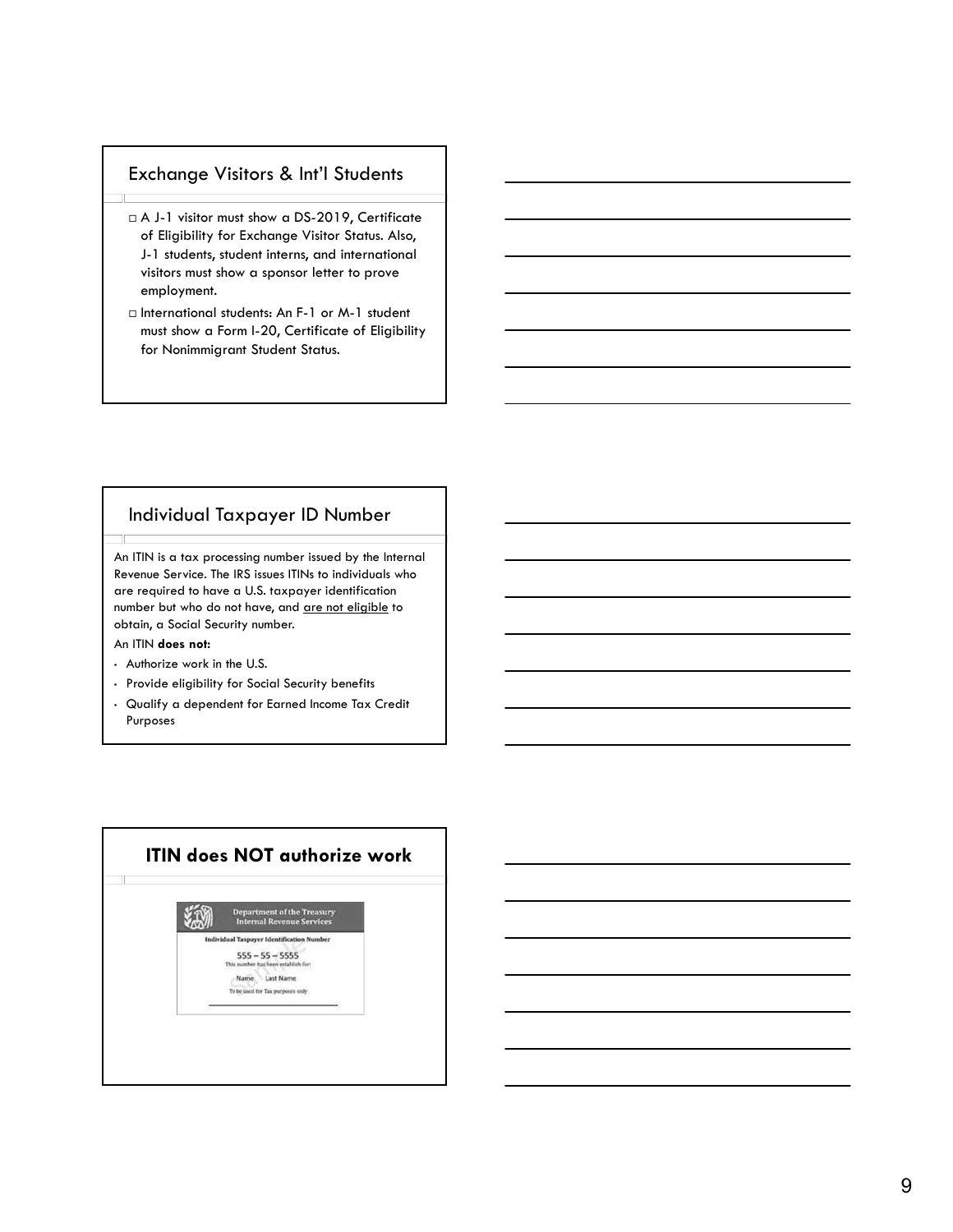## **Immigration Law Does Not Override Family Law**

"If the child was born in Mexico,  $\dots$  alright, and mom's here illegally, alright there'd be no doubt in the court's mind. Then the child is here illegally and I'd have to grant the U.S. citizen plaintiff custody."

Nuñez v. Alonso, No. 04-D-311872-C (Nev. Eighth Jud. Dist. Ct. Fam. Div. hearing Feb. 25, 2004) (rev'd).

#### **DO NOT LET IMMIGRATION LAW DISPLACE FAMILY LAW VALUES AND STANDARDS**

## **Fundamental Family Rights Transcend Immigration Law**

Among the "fundamental interests [that] apply to individuals regardless of their immigration status" is "the interest of parents in the care, custody, and control of their children…. As such, **without regard to their immigration status, parents stand[ ]on equal footing ... when asserting their right to custody of their children**."

Rico v. Rodriguez, 120 P.3d 812, 818 (Nev. 2005).

## **When Might Immigration Status Be Relevant to Custody?**

□ Relevant: Immigrant crime victim presents evidence of immigration related abuse, power and control suffered

- Either not filing or withdrawing immigration papers
- Threats to turn victim in for deportation
- Part of history of violence
- Not relevant:
	- Evaluation of parenting abilities
	- Core primary caretaker determination
	- Best interests of the child
	- Requirements regarding custody awards to non-abusive parent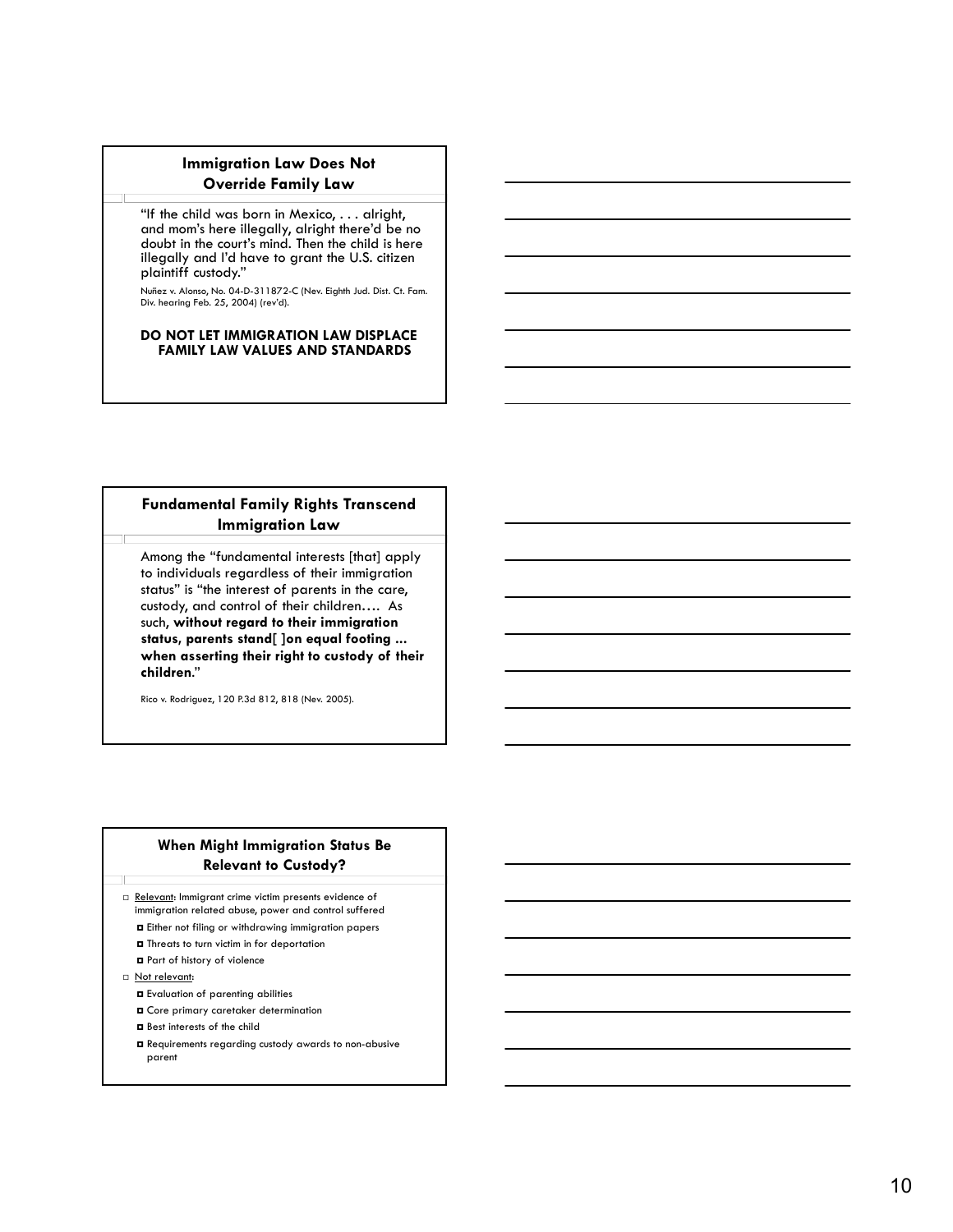| Myth                                                  | Fact                                                                                                                                                                                                                           |
|-------------------------------------------------------|--------------------------------------------------------------------------------------------------------------------------------------------------------------------------------------------------------------------------------|
| Deportation is imminent                               | Many have defenses to removal and proceedings are<br>slow<br>DHS policies prevent detention/removal of immigrant<br>parents who are crime victims                                                                              |
| Immigrant parent is likely to flee<br>U.S. with child | US citizens and lawful permanent residents are more<br>likely to flee with children, especially when<br>- There have been threats of kidnapping children<br>- They are dual nationals<br>- They travel freely to and from U.S. |
| The immigrant parent has no<br>livelihood             | Abused immigrant parents in family court have a path<br>to immigration relief, work authorization & some<br>benefits                                                                                                           |



### **Myth vs. Fact: Parents without Legal Immigration Status**

| Myth                                                                                                   | Fact                                                                                                                                                                                                              |
|--------------------------------------------------------------------------------------------------------|-------------------------------------------------------------------------------------------------------------------------------------------------------------------------------------------------------------------|
| Lawfully present parent must have<br>custody in order to file for<br>immigration benefits for children | Immigration status does not affect parent's ability to<br>file for or gain immigration benefits for his children                                                                                                  |
| Parent lacking lawful immigration<br>status cannot access public benefits<br>for eligible children     | Although immigrants, even those lawfully present, are often<br>ineligible for certain public benefits, U.S. citizen children of<br>immigrants are often eligible for benefits and parents can<br>serve as payees. |

# **Sensitive Locations Protected From Immigration Enforcement**

**VAWA Confidentiality DHS Policies (ICE & CBP)**

- Victims protected at courthouses in connection with civil/family/criminal  $\,$ cases related to
	- **D** Domestic violence, sexual assault, trafficking, stalking
- Shelters, rape crisis centers
- $\square$  Supervised visitation centers
- Family Justice Centers
- 

## Schools

- Medical treatment & health
- care facilities
- $\Box$  Places of worship
- Religious or civil ceremonies i.e., weddings and funerals
- Public demonstrations i.e., march, rally, parade

Programs serving victims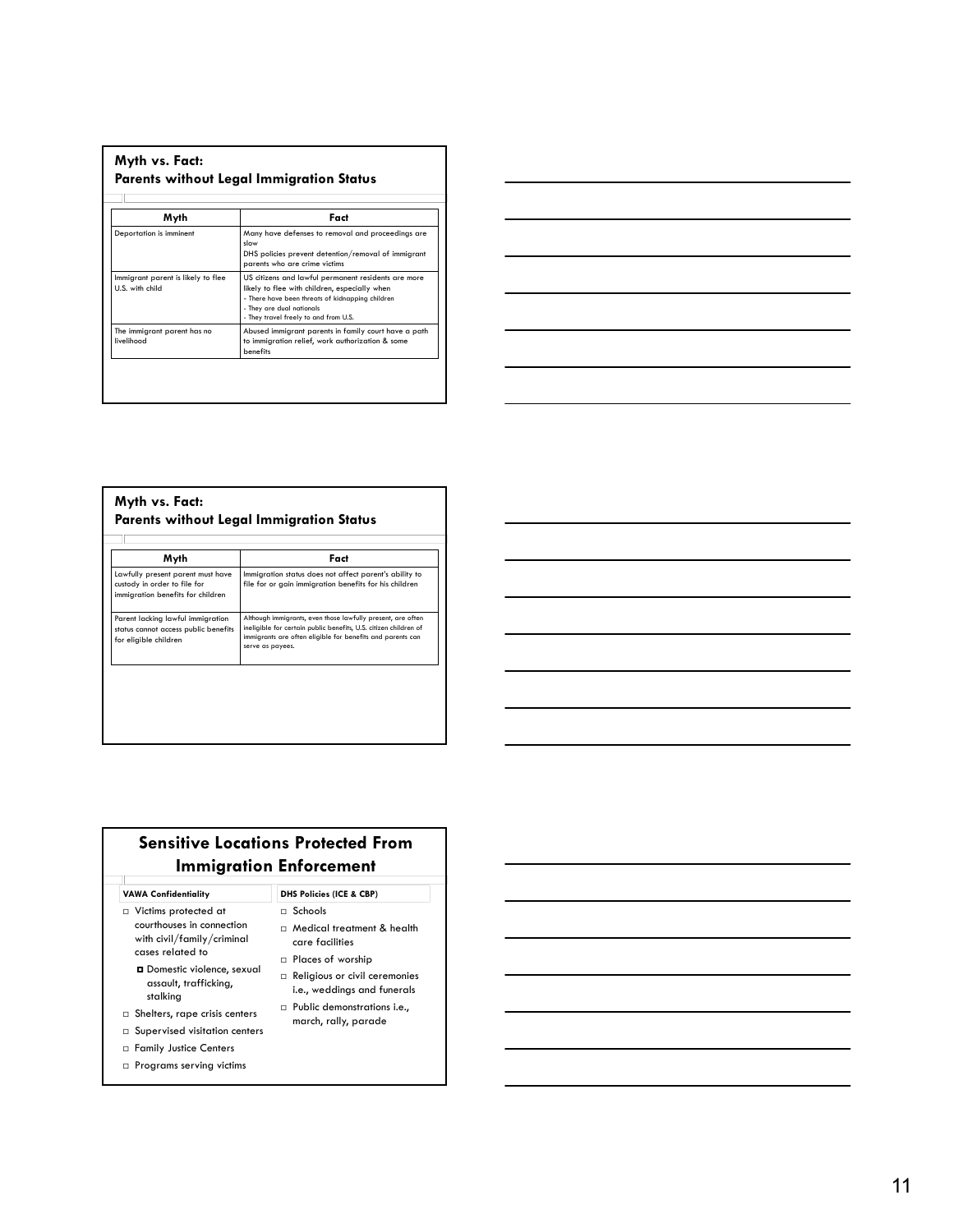## **Immigration status and child support**

- $\Box$  A child is entitled to support from a parent regardless of a parent's citizenship or immigration status.
- $\Box$  A parent is obligated to financially support his or her child. Whether the parents of a child are married or not, they must support the child.
- $\Box$  Immigration status does not bar the collection of child support.

## **Immigration status and child support**

 $\Box$  If the parents of a child are separated, the parent with whom the child lives can pursue child support. Even if she is undocumented, she may ask a judge to order child support.

- $\Box$  So, the status of a parent as 'undocumented' does not affect his financial obligation.
- Neither does it stop a parent from receiving support.

# **Collecting Child Support from Immigrants Lacking Lawful Status**

 $\Box$  If the child's parent is in the U.S. without the ability to work lawfully and fails to make payments on his child support obligation, child support collections options that would be available to any other parent who is a U.S. citizen or lawful resident can be applicable. For example, the court can order garnishing wages or a bank account, or the non‐ paying parent may be held in contempt.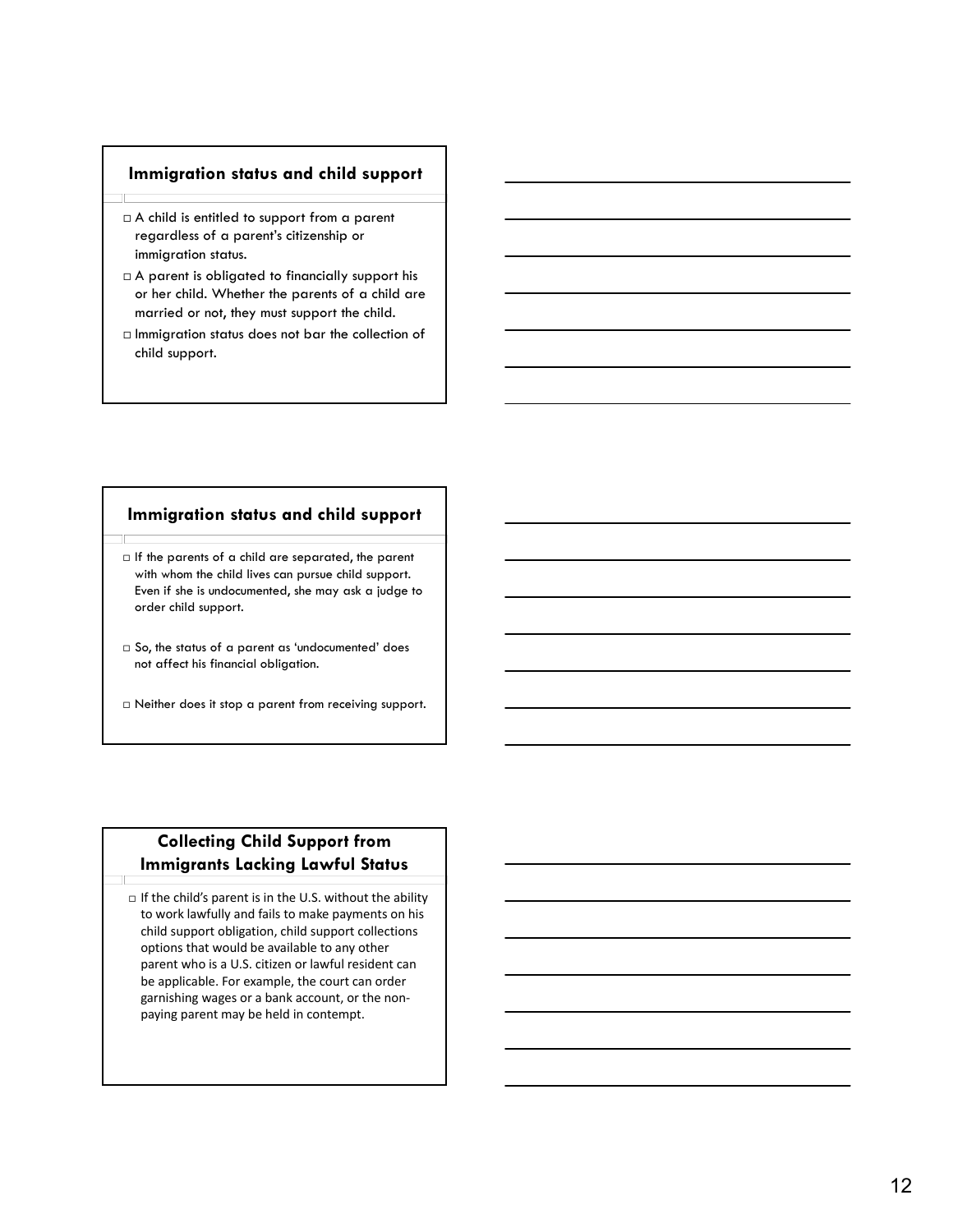# **Collecting Child Support from an Undocumented Immigrant**

 When an immigrant parent is deported, the child support obligation still does not cease. However, it can be more difficult to enforce the child support order and to ensure that the parent makes payments.

## **The Hague Convention on the International Recovery of Child Support**

- $\Box$  The Convention and the conforming amendments to UIFSA 2008 do not affect intrastate or interstate cases in the United States.
- $\Box$  Its primary focus is on uniform procedures for enforcement of decisions and for cooperation among countries.
- $\Box$  It applies only to cases where the parent who receives support and child live in one contracting country and the parent who pays support lives in another contracting country.

## **The Hague Convention on the International Recovery of Child Support**

- $\Box$  It does not affect substantive child support law, which is generally left to the individual states.
- While the Department of Health and Human Services (HHS) is the central authority for the United States under the Convention, HHS designated state Title IV-D child support enforcement agencies as the public bodies responsible for carrying out, under its supervision, many of its central authority functions, such as transmitting and receiving applications for services, and initiating and facilitating proceedings.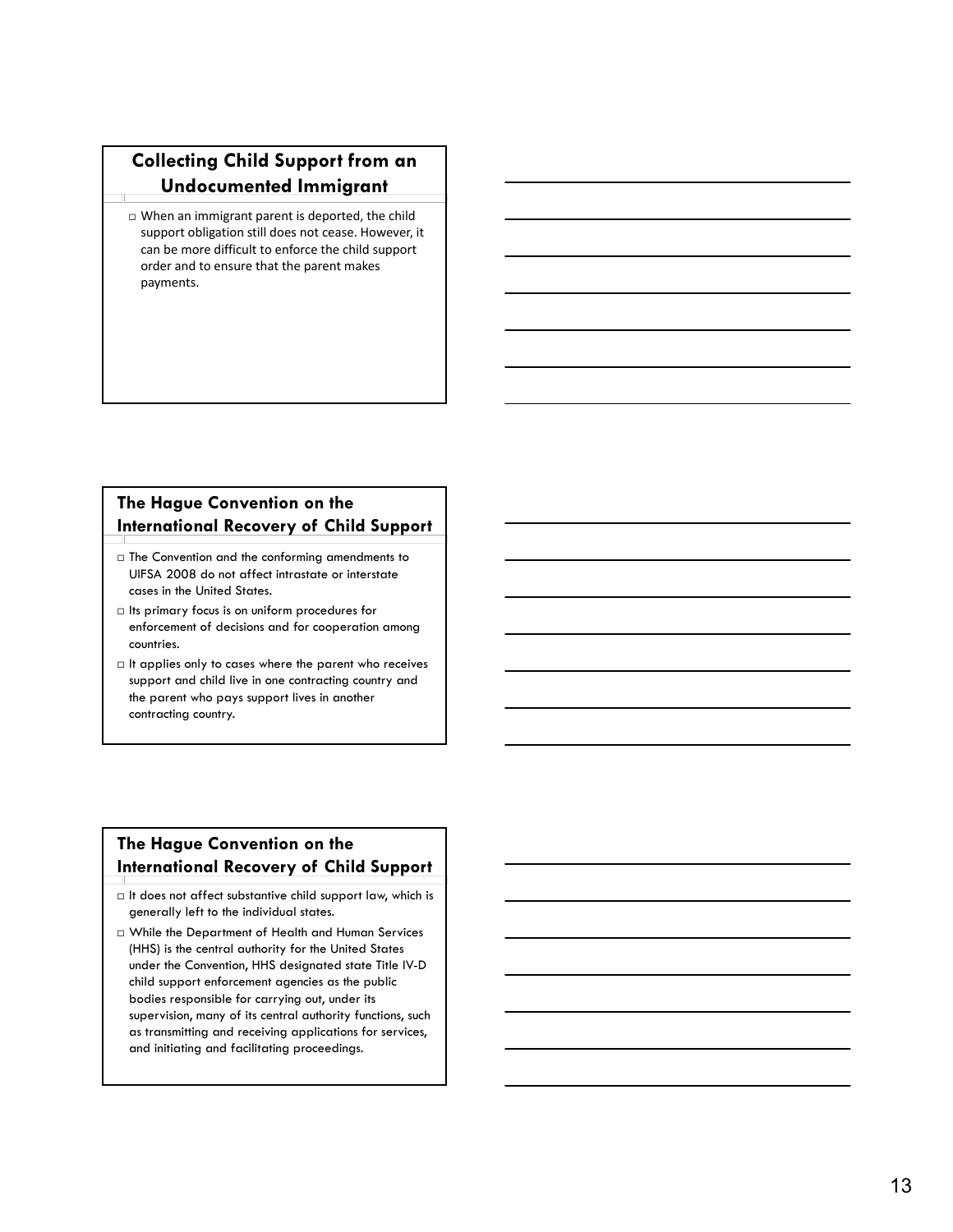# **Office of Child Support Enforcement**

 $\Box$  OCSE is the U.S. Central Authority for international child support. They work with states and countries to provide assistance to families seeking support when family members live in different countries.

## **Office of Child Support Enforcement**

States process cases with certain countries under different types of reciprocity arrangements, including:

- **Hague Convention countries** countries that have joined the Hague Child Support Convention, and
- **Foreign reciprocating countries** (FRCs) countries and Canadian provinces/territories that have bilateral arrangements with the U.S. government and have not joined the Hague Convention.

https://www.acf.hhs.gov/css/partners/international

# **Office of Child Support Enforcement**

- $\square$  The top countries of origin for immigrants in Michigan are Mexico (13 percent), India (11 percent), Iraq (10 percent), China (5 percent), and Canada (5 percent).
- □ Only 40 countries have joined the Convention. China, India, Iraq, Mexico have not.

42

https://www.americanimmigrationcouncil.org/sites/default/files/research/immigrants\_in\_michigan.pdf